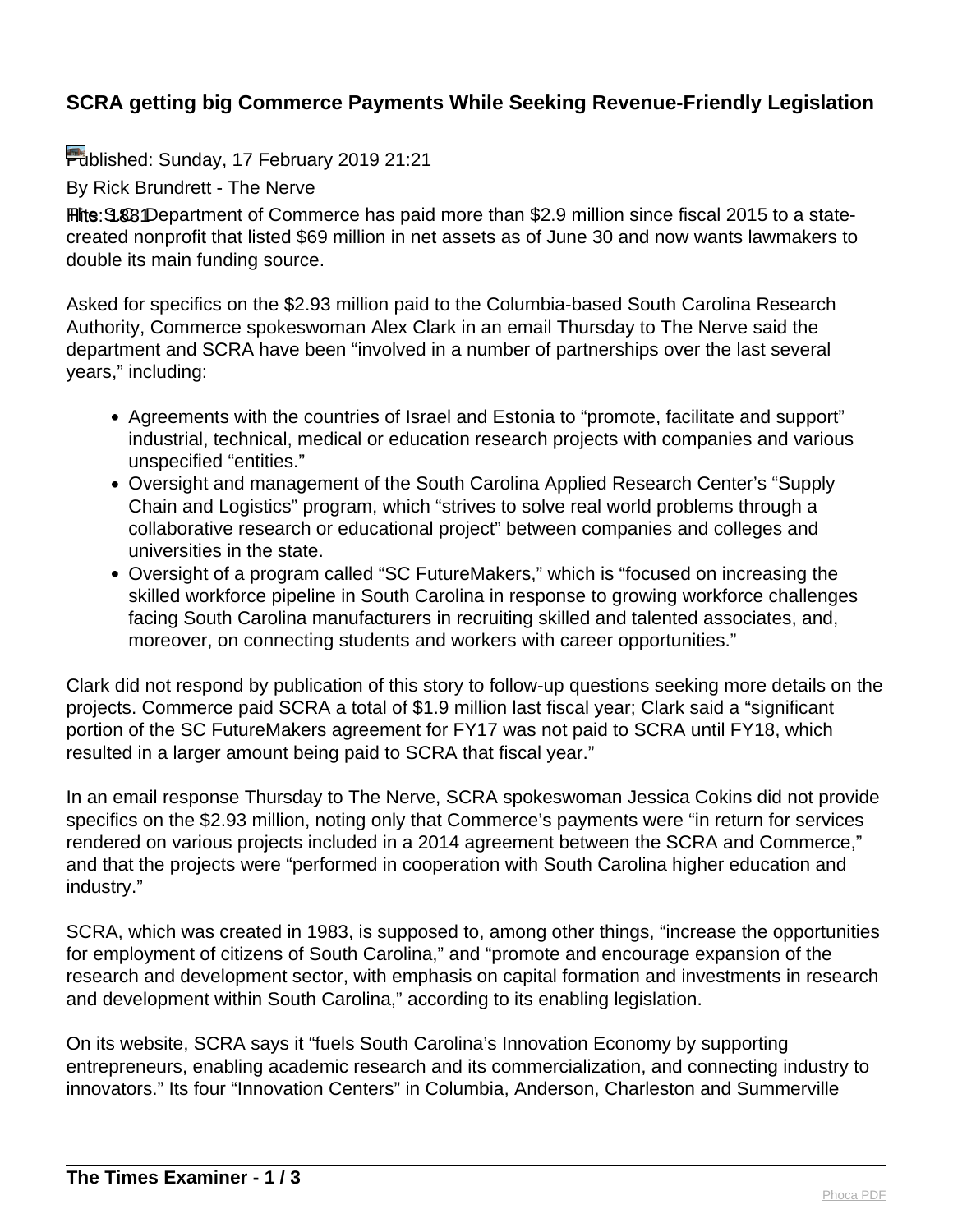## **SCRA getting big Commerce Payments While Seeking Revenue-Friendly Legislation**

Pulfersstete Strtherert farilities for emerging companies and academic institutions," the site says.

By Rick Brundrett - The Nerve His: 1883 Com, the expansion of generation or his designee, the heads of state universities and Universities and Under the law, the organization is governed by a 24-member board of trustees that includes colleges, and the chairmen of the budget-writing House Ways and Means and Senate Finance committees or their designees – currently Ways and Means chairman Murrell Smith, R-Sumter, and Senate Finance member Nikki Setzler, D-Lexington, according to SCRA's website. The board chairman – currently Don Herriott – is appointed by the governor.

In recent years, including last fiscal year, Senate Finance Committee chairman Hugh Leatherman, R-Florence, was listed as a trustee on the organization's federal income-tax returns.

The most recent income-tax return for the fiscal year that ended last June 30 listed total revenues of about \$12.9 million and total expenses of \$16.2 million, with net assets at \$69 million. Its fiscal 2017 financial report – the most recently available – listed \$45.3 million in "unrestricted" assets for that year.

Despite its legislative mandate to focus on the economic wellbeing of South Carolinians, critics contended that the organization for years, through a Summerville-based, nonprofit affiliate known as Advanced Technology International, focused on out-of-state, federal research-and-development contracts. ATI listed total revenues for the fiscal year that ended June 30, 2017, at nearly \$535 million, according to its federal income-tax return.

The day after The Nerve published a story in February 2016 [questioning SCRA's spending and](https://thenerve.org/scra-mahoney/) [accounting practices,](https://thenerve.org/scra-mahoney/) the organization announced that longtime CEO Bill Mahoney was stepping down to "return to the private sector." SCRA's current executive director is Bob Quinn.

SCRA sold ATI in January 2017; on its website, SCRA says it "remains self-sustaining" in part through "proceeds from the sale" of ATI. SCRA also is a landlord: Of the organization's nearly \$12.9 million in total revenues last fiscal year, about \$3.1 million, or about 24 percent, was rental income, according to its federal income-tax return.

SCRA's single-largest income source is generated through contributions to the "Industry Partnership Fund" (IPF), which offers a dollar-for-dollar state tax credit to contributors. The fund is used by SCRA's Columbia-based nonprofit affiliate, known as SC Launch Inc., to provide grants and loans to qualified startup companies in South Carolina in the "life sciences, information technology, and advanced manufacturing and materials sectors," according to its website.

Current state law caps total annual contributions to the IPF at \$6 million. A Senate [bill](https://www.scstatehouse.gov/sess123_2019-2020/prever/309_20190205.htm) that was introduced last month and passed the full Senate this week would increase the annual total to \$12 million, while a House-passed [bill](https://www.scstatehouse.gov/sess123_2019-2020/prever/3595_20190207.htm) now before Leatherman's Senate Finance Committee would increase the cap to \$9 million.